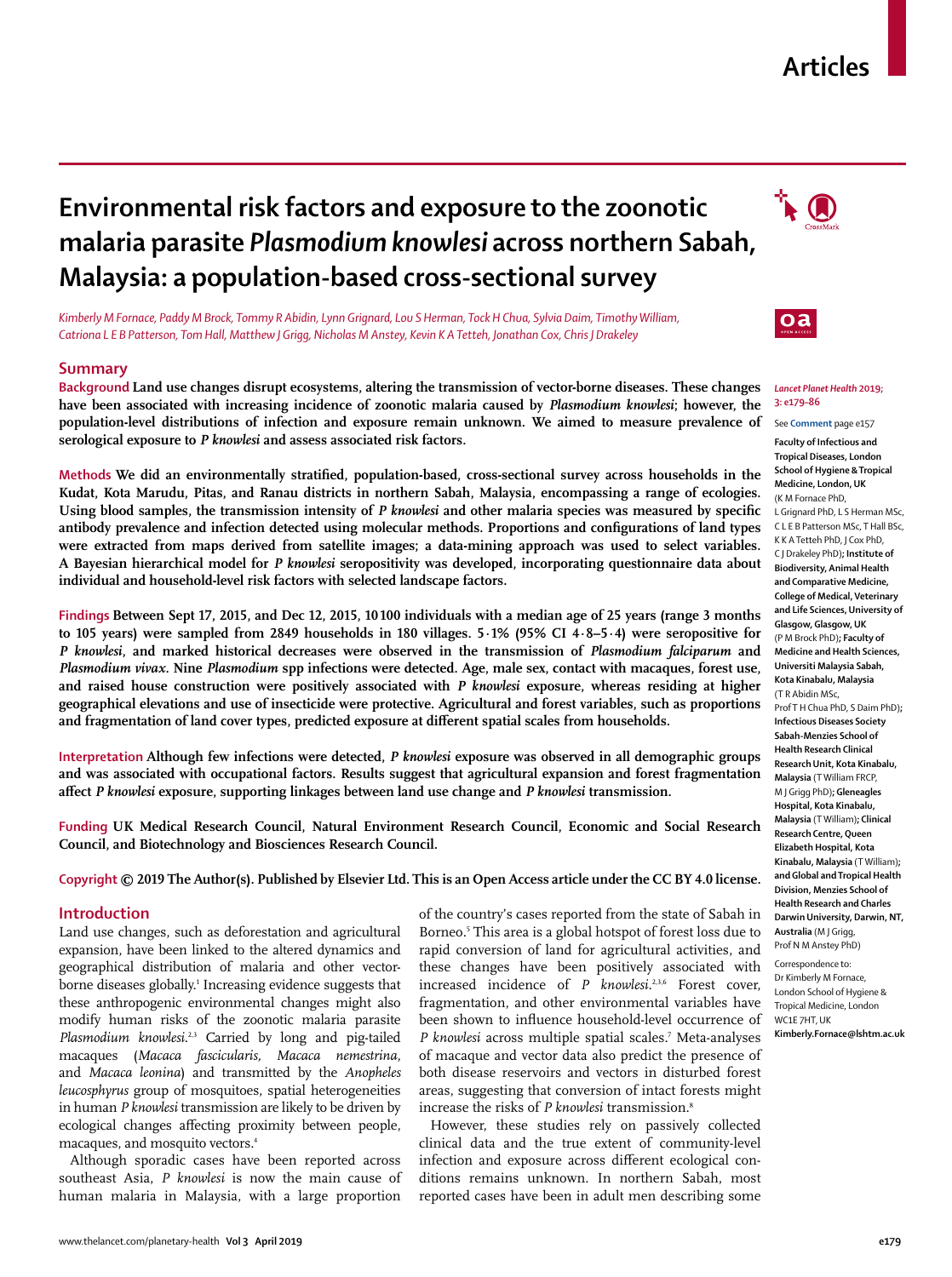### **Research in context**

#### **Evidence before this study**

We searched PubMed between Jan 11, 2015, and July 31, 2018, with the term "knowlesi," combined with "epidemiology," "serology," and "survey." We also searched the same database for "malaria" combined with "land use," "environmental change," "deforestation", and "fragmentation". No date restrictions were applied for English language reports. We identified few cross-sectional surveys of *Plasmodium knowlesi* and none included detailed data about land cover. Only one study applied serological methods to classify exposure; however, this study was done in communities within a restricted geographical area. Linkages between malaria epidemiology and land use changes have been frequently described but none focused on *P knowlesi*  across different ecological zones.

#### **Added value of this study**

To our knowledge, this is the first population-based cross-sectional survey to characterise environmental risk factors for community-level *P knowlesi* exposure and infection in an endemic area. Few studies on malaria and land use changes have included detailed contemporaneous land cover data and even fewer studies have used a systematic approach to identify the spatial scale at which these land cover variables were

level of interaction with forests or plantations, although cases have been identified across a wide age range (3–85 years) with a minority of individuals reporting no farm or forest work.9 By contrast, a study of individuals residing in the same villages as these symptomatic cases found equal numbers of asymptomatic infections in men and women, with a relatively high prevalence of submicroscopic infections in children younger than 15 years.10 Similarly, surveys of communities within this region found an even distribution of serological exposure to *P* knowlesi between men and women.<sup>11</sup> Together, these data suggest that *P knowlesi* infections might occur across a wider demographic range than that represented by clinical data and that the spatial patterns of exposure remain unknown.

For more on the **MONKEYBAR project** see [https://www.lshtm.](https://www.lshtm.ac.uk/research/centres-projects-groups/monkeybar) [ac.uk/research/centres-projects](https://www.lshtm.ac.uk/research/centres-projects-groups/monkeybar)[groups/monkeybar](https://www.lshtm.ac.uk/research/centres-projects-groups/monkeybar)

> Understanding the transmission patterns of *P knowlesi*  across a range of environments is important to effectively target disease control resources and to better understand how landscape affects the risks of zoonotic disease. Although previous studies have identified linkages between the environment and *P knowlesi,* all of these studies relied on passively collected clinical data or on communitylevel data from restricted geographical areas. To address this need, we did an environmentally stratified crosssectional survey across four districts in northern Sabah encompassing a broad range of ecologies. We aimed to estimate the transmission intensity of *P knowlesi* and other malaria parasites, as measured by the prevalence of species-specific malaria antigens, and to characterise population-level risk factors contributing to transmission.

important. Additionally, this study on *P knowlesi* exposure and transmission is, to the best of our knowledge, the first to include detailed land cover variables derived from satellite imagery that differentiate between a wide range of different agricultural and forest types present in this area. Our findings show how data-mining tools can be used to identify environmental risk factors across spatial scales.

#### **Implications of all the available evidence**

Our results show that demographic factors, reported forest use and configuration, and proportions of land cover types around households determine *P knowlesi* exposure risks. Despite associations with sex and age, *P knowlesi* seropositivity is widespread within the community and was identified across a wide range of demographic groups, suggesting widespread exposure to infection. Factors related to both agriculture and forest cover at different spatial scales contributed to exposure risks, illustrating the complex nature of the ecological systems influencing *P knowlesi* transmission. These geographical patterns can be used to inform spatial targeting of interventions and public health messaging and surveillance programmes, and identify how future developments and land use changes might affect risks.

We also measured the prevalence of asymptomatic parasitaemia from *P knowlesi* and other malaria species within this region.

## **Methods**

#### **Study design and methodology**

This environmentally stratified, population-based crosssectional survey was done from Sept 17, 2015, to Dec 12, 2015, across the Kudat, Kota Marudu, Pitas, and Ranau districts in northern Sabah in Malaysian Borneo, where integrated entomology, primatology, and sociological studies were done as part of the [MONKEYBAR](https://www.lshtm.ac.uk/research/centres-projects-groups/monkeybar) project. These districts have a combined, predominantly rural population of 280000 people and contain a variety of land cover types and ecologies, including mainland Borneo and outlying islands with elevation ranging from sea level to more than 4000 m above sea level (figure 1).<sup>12</sup> The climate is tropical and rainfall varies monthly; however, widespread droughts and high smoke pollution due to El Niño occurred before and during the survey.<sup>13</sup> Although *P knowlesi* has been reported from all districts, the relative importance of different malaria species varies by district, indicating that malaria epidemiology varies within the geographical range of the study.<sup>9</sup>

To estimate seroprevalence, we used a non-self-weighting two-stage sampling design. We geolocated all village centroids (n=919) in the study area (average population 90 individuals, 36 households), excluding urban areas, and classified them into three strata according to the proportion of forest cover in 2014 within a 2 km radius of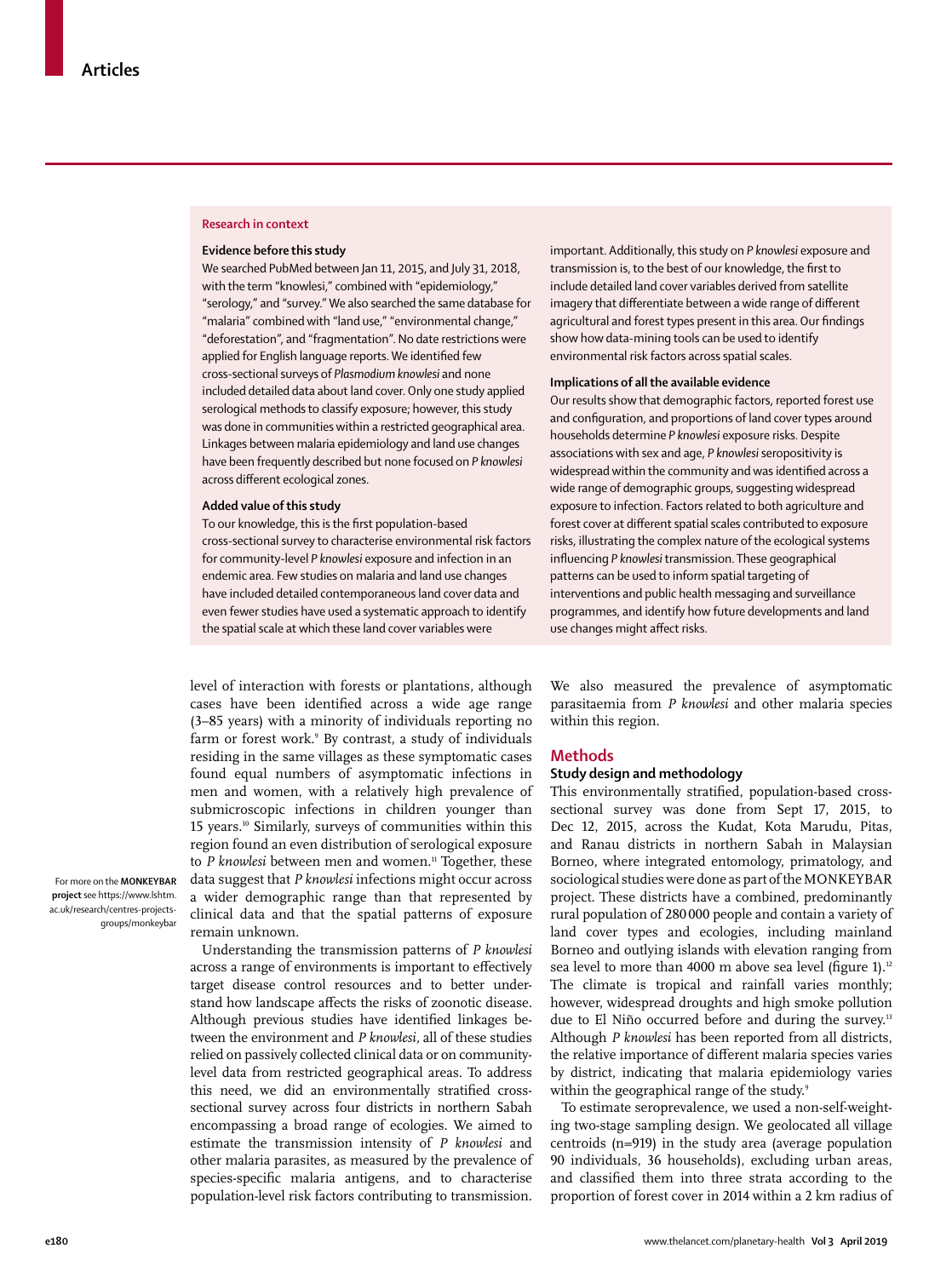the village centroid.3 We expected a seroprevalence of around 10% based on our previous study<sup>11</sup> and aimed for 95% confidence with 80% power and assumed a design effect of 2 for survey design and stratification. Assuming a household size of four and a 15% non-response rate, we calculated that a sample size of 883 households per strata would be required, with 2650 households in total. At the first stage, equal numbers of villages were selected per strata. Next, all households within selected villages were enumerated and geolocated, with 20 households randomly selected per village. For villages with fewer than 20 households, all households were sampled and additional villages within the same strata were randomly selected until the target sample size was met.

All individuals residing in selected households for the past month were asked to participate in the survey. Individuals were excluded if they were younger than 3 months or could not be reached after three attempts. Individual and household-level data from consenting individuals were collected electronically with Pendragon Forms VI (Pendragon Software Corporation, Chicago, IL, USA). Finger prick blood sampling was used to prepare blood smears to detect malaria parasites by microscopy, whole blood collected into precoated EDTA tubes (Becton-Dickinson, Franklin Lakes, USA), and blood spots on filter paper (3MM, Whatman, Maidstone, UK). The Medical Research Sub-Committee of the Malaysian Ministry of Health (NMRR-14-713-21117) and the Research Ethics Committee of the London School of Hygiene & Tropical Medicine (8340) approved this study. Written informed consent was obtained from all study participants.

### **Laboratory procedures**

Whole blood samples were pooled, extracted, and amplified by genus-specific 18S ribosomal DNA nested PCR as described in the appendix. Positive samples were speciated in accordance with methods described in the literature<sup>14,15</sup> and visualised on agarose gels.

IgG responses to 16 parasite antigens were measured: *Plasmodium falciparum* glutamate-rich protein (GLURP-R2), early transcribed membrane protein (Etramp) 5, gametocyte exported protein (GEXP18), merozoite surface protein (MSP)2-Ch150/9, MSP2-Dd2, apical membrane antigen 1 (AMA1), MSP1–19, and schizont egress antigen (SEA)-1; *Plasmodium vivax* AMA-1, MSP-1, erythrocyte binding protein (EBP), Duffy binding protein (DBP) RII, and DBPII; and *P knowlesi* SSP-2, SERA3 ag2, and AMA-1.16 *P knowlesi* AMA-1 was excluded from the analysis because of cross-reactivity. Glutathione S-transferase (GST) and tetanus toxoid were used as controls. Luminex (Luminex Corporation, Austin, TX, USA) magnetic microsphere conjugation was done by standard methods. 50 μL thawed plasma (1/400 dilution) was co-incubated with microsphere mixtures on a 96-well plate for 90 min, washed, then incubated with 50 μL of 1/200 R-phycoerythrin-conjugated AffiniPure F(abʹ)2 goat



*Figure 1:* **Study site and land cover classification**



*Figure 2***: Study enrolment diagram**

anti-human IgG (Jackson Immuno Research Laboratories, West Grove, PA, USA) secondary antibody. Samples were then suspended in 100 μL phosphate-buffered saline (PBS) and read by the Luminex MAGPIX system (Luminex Corporation, Austin, TX, USA). Standard control curves were generated through serial dilutions of the positive control pools for *P falciparum* and *P vivax*.

To identify seropositive individuals, we used an ensemble approach for binary classification using the Super Learner algorithm, $\frac{17}{12}$  a data adaptive meta-learning algorithm estimating the optimal combination of base-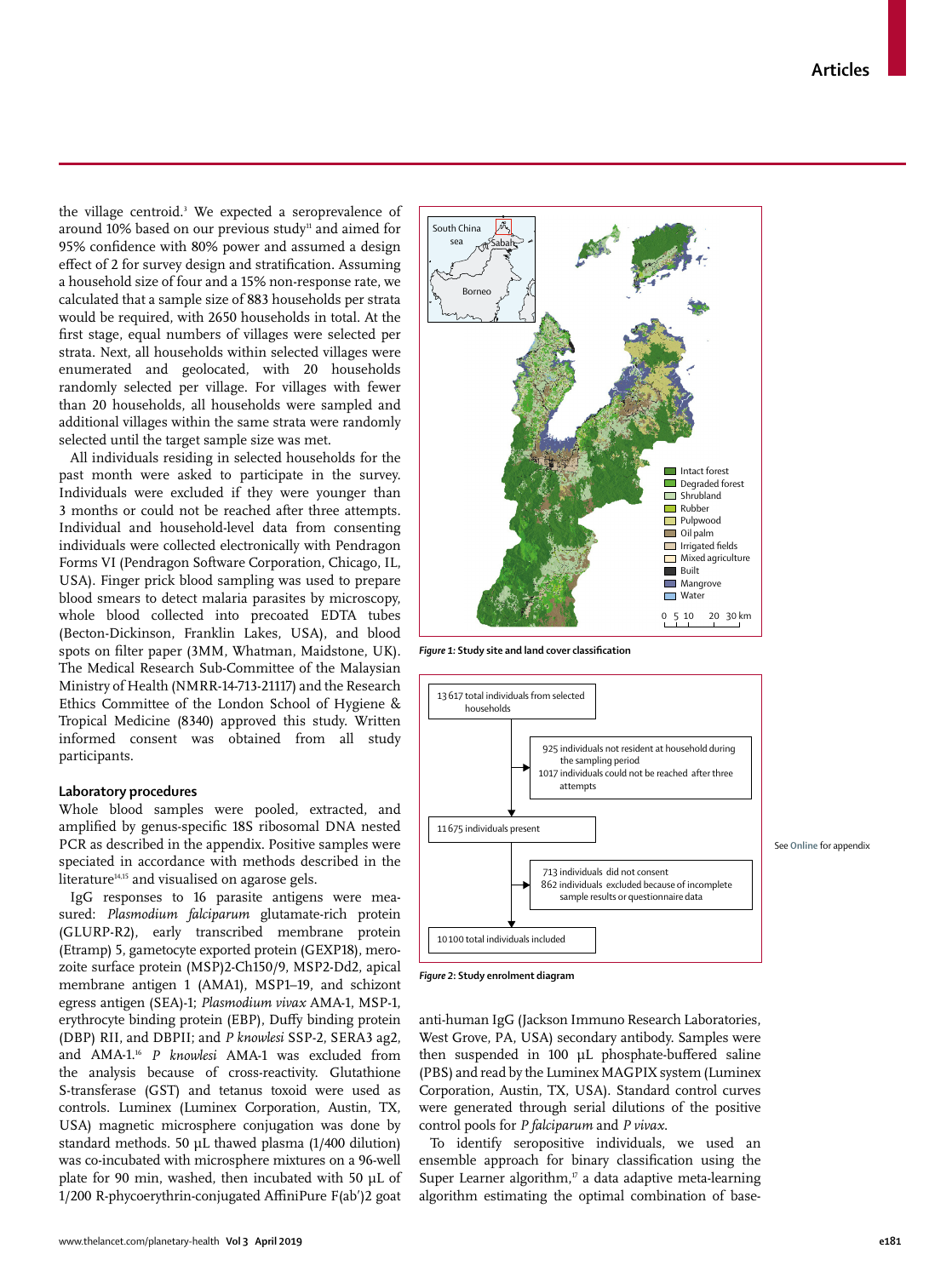

*Figure 3:* **Age-stratified seroprevalence curves for** *Plasmodium falciparum* **(A) and** *Plasmodium vivax* **(B) and estimated seroprevalence by age category for**  *Plasmodium knowlesi* **(C)** 

Dots represent observed seroprevalence and the lines (including 95% CIs) are modelled seroconversion rates.

|                                                                                                        | Odds ratio (95% BCI)   |  |  |
|--------------------------------------------------------------------------------------------------------|------------------------|--|--|
| Individual-level effects                                                                               |                        |  |  |
| Age (per 10 years)                                                                                     | 1.332 (1.278-1.388)    |  |  |
| Male sex                                                                                               | 1.245 (1.038-1.480)    |  |  |
| Reported contact with macaques                                                                         | 1.419 (1.168-1.709)    |  |  |
| Reported forest activities                                                                             | 1.871 (1.447-2.368)    |  |  |
| Use insecticides                                                                                       | 0.765 (0.634-0.913)    |  |  |
| Household-level effects                                                                                |                        |  |  |
| House at ground level                                                                                  | 0.760 (0.632-0.906)    |  |  |
| Elevation (per 1000 m)                                                                                 | $0.481(0.290 - 0.738)$ |  |  |
| Intact forest perimeter-area ratio<br>(5000 m radius)*                                                 | 0.857 (0.752-0.961)    |  |  |
| Irrigated farming fractal dimension<br>$(300 \text{ m} \text{ radius})^*$                              | 1.171 (1.065-1.282)    |  |  |
| Proportion of pulpwood plantations<br>$(3000 \text{ m} \text{ radius})$ *                              | $1.152(1.068 - 1.235)$ |  |  |
| Oil palm perimeter area ratio<br>$(3000 \text{ m} \text{ radius})$ *                                   | 1.101 (1.006-1.198)    |  |  |
| BCI=Bayesian credible interval. *Variables scaled and mean-centred, increase<br>per SD.                |                        |  |  |
| Table 1: Posterior estimates of odds ratios for fixed effects for<br>Plasmodium knowlesi exposure risk |                        |  |  |

learning algorithms for prediction based on training datasets assembled from individuals with known seropositivity (appendix). These models were used to identify individuals exposed to *P falciparum* and *P vivax*, and, given known kinetics of *P knowlesi* antigens,<sup>16</sup> recent *P knowlesi* exposure within the past year. Based on these classifications, evidence of historical changes in classified *P falciparum* and *P vivax* data were explored with reverse catalytic models, comparing fits with constant or two seroconversion rates by likelihood ratio tests as described in the literature.<sup>11,18</sup> This allows assessment of likely historical changes in transmission by use of age-stratified seroprevalence to estimate seroconversation rates.

## **Statistical analysis**

To identify household-level environmental risks, we extracted land cover data for households derived from satellite and aerial-based remote sensing sources (appendix). As the strength of the association between different environmental variables and disease can vary by spatial scale,<sup>7,19</sup> proportions of the 11 land classes were extracted at eight circular buffer radii around households: 100 m, 200 m, 300 m, 500 m, 1000 m, 2000 m, 3000 m and 5000 m. Additionally, to assess the importance of landscape configuration, fragmentation indices were extracted for each land class at each buffer radii. These included perimeter area ratio, shape index (the patch perimeter divided by the minimum possible perimeter of the patch area), and fractal dimension index (a measure of shape complexity).20 From this dataset, we applied a feature selection algorithm to reduce data dimensionality and identify potentially important features (further details are provided in the appendix) .

Potential household-level and individual-level risk factors were extracted from questionnaire data and a socioeconomic status index was constructed with principal component analysis incorporating assets, household structure, and household head education.<sup>21</sup> Data about geographical elevation, aspect, slope, and estimated travel times to the nearest clinic or hospital were extracted for each household location. Plausible covariates were assessed for inclusion by use of a binomial generalised mixed model framework, with household included as a random effect. Prevalence estimates of seropositivity were weighted to represent the study population, with sampling weights calculated from the total population residing in each stratum. Residual spatial autocorrelation was assessed with Moran's *I*.

The final model was developed as a Bayesian hierarchical model implemented by use of integrated nested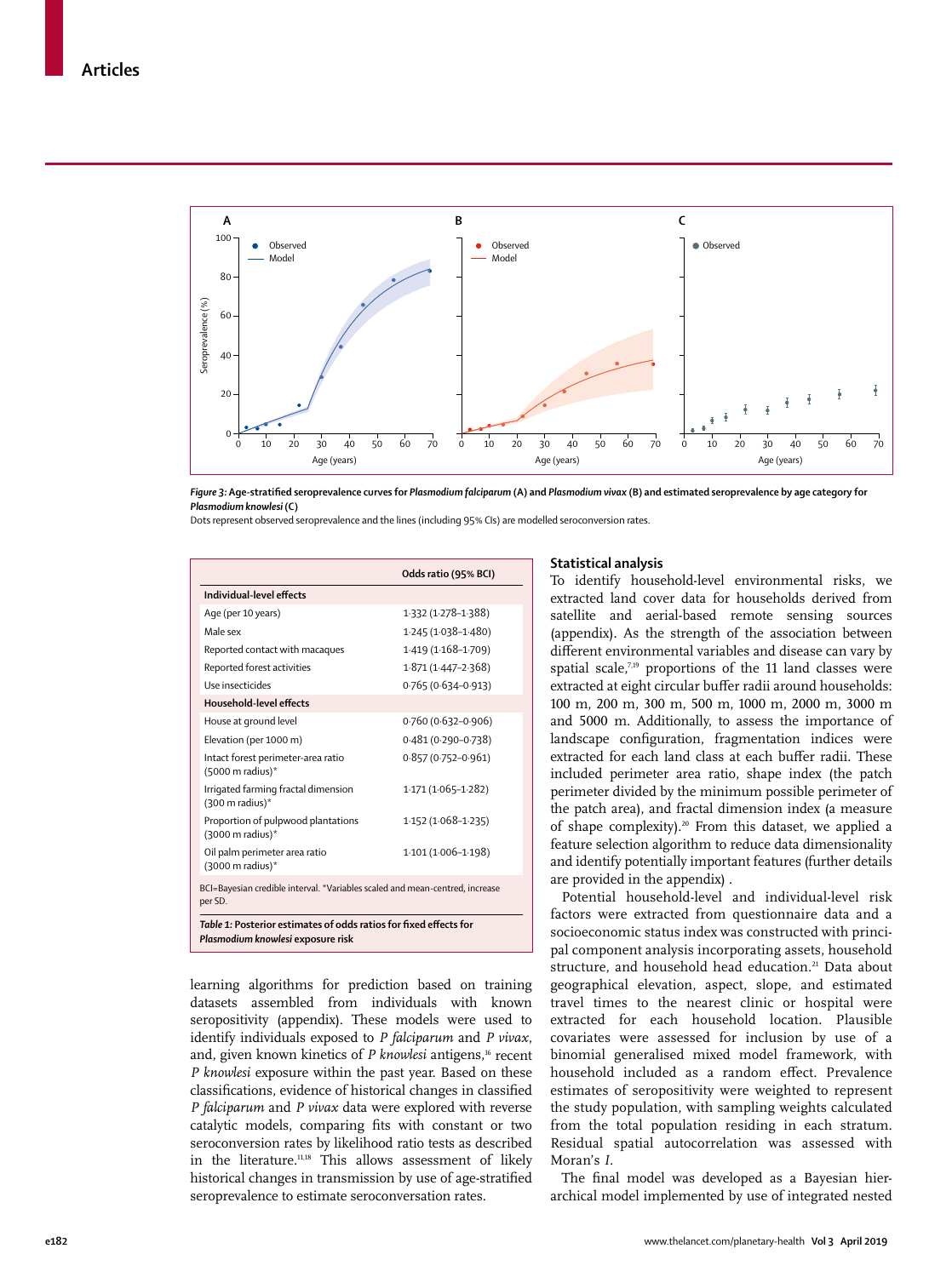Laplace approximations (INLA), incorporating two levels for individual and household-level effects.<sup>22</sup> All landscape covariates were mean-centred and scaled so regression coefficients represent effects per SD. Predictive performance was assessed with deviance information criteria (DIC) and areas under the curve (AUC). Full details about covariate selection and model fitting are included in the appendix. All analyses were done in R (version 3.5).

### **Role of the funding source**

The funders of this study had no role in study design, data collection, data analysis, or writing of the report. The corresponding author had access to all the data in the study and had final responsibility for the decision to submit for publication.

#### **Results**

10100 individuals were sampled from 2849 households in 180 villages (figure 2). The sampled population comprised 4776 (47%) men and 5324 (53%) women, with a median age of 25 years (IQR 10–45; range 3 months to 105 years). Use of malaria prevention measures was high, with 7930 (79%) participants reporting use of bednets and 4645 (46%) reporting use of insecticide. 4622 (46) participants reported contact with monkeys, with similar contact rates reported between men and women. Although 303 (3%) of 10100 individuals self-reported having a fever, no symptomatic individuals were identified as being positive for malaria on microscopy. An additional nine samples were identified as being *Plasmodium* positive through PCR, including two positive mono-infections with *P knowlesi* and one mixed infection with *P knowlesi*  and *P vivax*. The remaining infections identified included three *Plasmodium malariae* infections, one *P vivax*  infection, one mixed *P vivax* and *P malariae* infection, and one infection for which a species could not be assigned.

Overall exposure prevalence was estimated at 32·4% (95% CI 31·4–33·4) for *P falciparum* and 16·4% (95% CI 15·6–17·1) for *P vivax*, and was strongly positively associated with increasing age for both species. There was little evidence of exposure in children younger than 10 years (less than 5%), whereas estimated seroprevalence was highest in individuals older than 70 years (*P falciparum* 83·1% [95% CI 80·6–85·4]; *P vivax* 35·5% [32·5–38·6]). Historical reductions in the force of infection were apparent for both species, with the time of change estimated as 25 years ago for *P falciparum* and 20 years ago for *P vivax* (p<0·0001, figure 3). Historical and current rates at which individuals become seropositive per year (λ) were estimated for *P falciparum* (historical 0·047 [95% CI 0·042–0·053], current 0·006 [0·005–0·006]) and for *P vivax* (historical 0·017 [0·012–0·023], current 0·004 [0·008–0·022]), based on reverse catalytic models fit to age data.

Seroprevalence of *P knowlesi* was 5·1% (95% CI 4·8–5·4) in the study population, and individuals with high antibody concentrations were identified in all age groups. Catalytic models to estimate seroconversion showed poor fits for *P knowlesi* and were not appropriate for modelling recent exposure*.* Results of the final regression model for *P knowlesi* seropositivity are presented in table 1. As well as age and sex, travel to forest areas and contact with macaques were both significantly associated with increased odds of *P knowlesi* seropositivity. Although the use of insecticides was associated with decreased odds of seropositivity, bednet use and other malaria prevention methods were not associated with *P knowlesi* exposure. Additionally, individuals residing at higher geographical elevations and individuals residing in houses less than 1 m from the ground had lower risks of *P knowlesi* exposure. Although occupational activities such as farm and plantation work were significantly associated with risk of exposure in the univariate analysis, these variables did not improve the final model after adjusting for age and sex. Similarly, socioeconomic status was significant in the univariate analysis but not in the final model.



*Figure 4***: Seroprevalence of** *Plasmodium knowlesi* **in sampled clusters**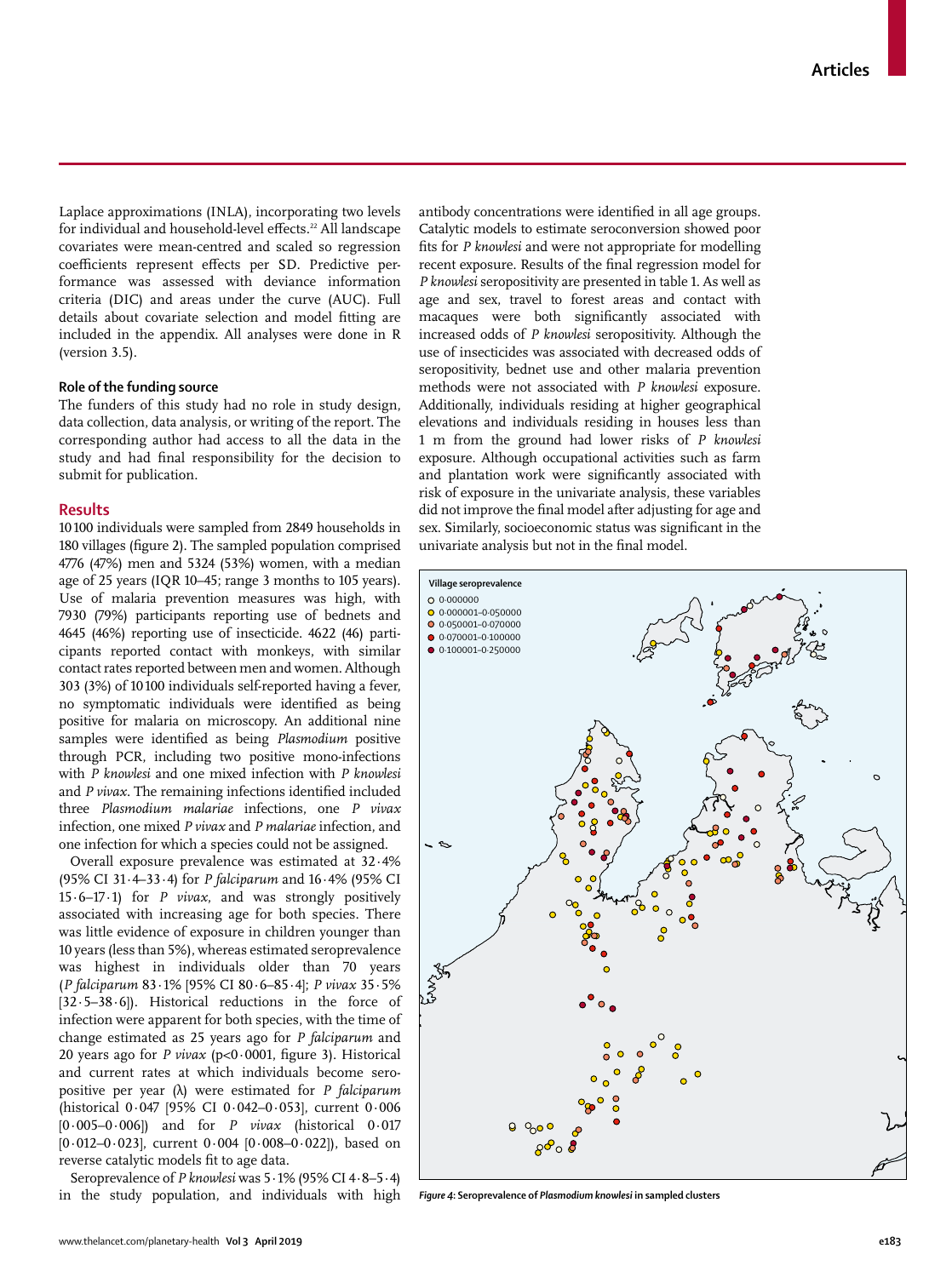|                                                                 | Total<br>population | Number of<br>individuals<br>sampled | Seroprevalence<br>(95% CI) |  |
|-----------------------------------------------------------------|---------------------|-------------------------------------|----------------------------|--|
| Low forest cover                                                | 59438               | 3352                                | 5.79% (5.28-6.30)          |  |
| Medium forest<br>cover                                          | 39720               | 3339                                | $4.64\%$ (4.18-5.10)       |  |
| High forest cover                                               | 41576               | 3409                                | $4.87\%$ (4.27-5.47)       |  |
| Table 2: Estimated Plasmodium knowlesi seroprevalence by strata |                     |                                     |                            |  |

The final model comprised four landscape variables at varying spatial scales. As some spatial patterns were observed (figure 4) and Moran's *I* detected small but significant residual spatial autocorrelation (Moran's *I*:  $0.022$ , p= $0.001$ ), we also explored inclusion of a spatial effect modelled as a Matern covariance function. As the spatial model did not substantially improve predictive performance (AUC 0·776 for spatial model *vs* 0·767 for non-spatial model), we reported results from the most parsimonious non-spatial model. Similar seroprevalences were observed in all strata (table 2).

## **Discussion**

This study is, to our knowledge, the first large-scale cross-sectional survey to characterise population-level exposure and infection to *P knowlesi* across a range of ecotypes within an endemic area. Consistent with state malaria records and previous findings from communitybased case studies, results reveal marked historical decreases in the transmission intensity of *P falciparum*  and *P vivax*, whereas individuals with evidence of recent *P knowlesi* exposure were identified in all demographic and age groups.<sup>11</sup> Few infections were detected, although this could be due to the widespread droughts and fires during this time, affecting mosquito densities.<sup>13</sup> Furthermore, this study shows how large datasets of potential environmental risk factors can be interrogated to identify how landscape factors relate to disease risks. Our data suggest that agricultural expansion, the increase in land area used for agriculture, and forest fragmentation, changes in the configuration of land cover, are both associated with increased risks of *P knowlesi* exposure.

Similar to a previous case-control study,<sup>9</sup> men had higher risks of *P knowlesi* exposure, although women and children also showed evidence of specific antibodies and therefore exposure in line with previous localised community studies.10,11 Clinical *P knowlesi* cases have been most commonly identified in older age groups and seropositivity has similarly been associated with increased age.9,11,23 *P knowlesi* exposure was also associated with contact with macaques and forest activities, but exposure was not associated with duration or frequency of forest activities or overnight travel outside the house in the past month; this is likely to be due to the longer duration of serological positivity compared with infection data. Macaques are highly adapted to anthropogenic environments and macaque sightings were reported

from forest, agricultural, and village areas. Although most malaria prevention methods, including bednet use, had no association with *P knowlesi* seropositivity, personal insecticide use had a protective effect, highlighting the usefulness of this control method. This finding is supported by entomological data suggesting that most bites, and therefore transmission, occur outdoors in the early evening (1800 h to 2200 h), before people are likely to be sleeping under bednets.<sup>24,25</sup>

Geographical elevation was negatively associated with *P knowlesi* exposure, consistent with previous studies in this area<sup>3</sup> and other studies finding decreased malaria exposure at higher altitudes.<sup>26</sup> Associations between land cover metrics and exposure risks provide further evidence of linkages between habitat and *P knowlesi* transmission. Larger patches of intact forest within a 5 km range of the house, represented by lower perimeter-area ratios, were associated with higher *P knowlesi* transmission. Although macaques and the main mosquito vector have been reported in a range of habitat types, including peridomestic areas, higher sporozoite rates have been reported from interior forest areas and these larger forest patches might be important for maintaining transmission.<sup>24,25,27</sup> Conversely, higher fragmentation of oil palm plantations was associated with increased *P knowlesi* exposure, indicating that fragmented landscapes and edge effects (changes to habitat configuration and smaller patch sizes that might promote interactions between populations at habitat edges) might also contribute to exposure risks in humans. Work on oil palm plantations has previously been identified as a risk factor for clinical *P knowlesi*  infection.<sup>9</sup> Configuration of irrigated land, predominantly rice paddies, in close proximity to the house was also associated with increased risks; rice paddies have been associated with increased *P knowlesi* risk in Sabah as well as increased malaria risk across southeast Asia.<sup>9</sup> The proportion of pulpwood plantations within 3 km of households was also associated with increased *P knowlesi*  exposure. Data are scarce about macaques or vectors within this land type and the importance of these agroforestry systems should be explored further.

Understanding the linkages between land cover and disease risk necessitates characterisation of the complex interactions between human land use, movement, and the environment.1 For example, adult men might be more likely than women and children to reside near plantations, and local movement patterns and vector prevention practices might determine the land types important for transmission. Adjustment for these forest activities could explain why other forest types (eg, young forests) previously associated with *P knowlesi* risk were not included in the final model. *P knowlesi* transmission is influenced by the distribution of people, macaques, and mosquitoes in the environment, all of which are likely to be present at different spatial scales.<sup>4,28</sup> To account for these differences, we applied a data mining approach to identify important risk factors at different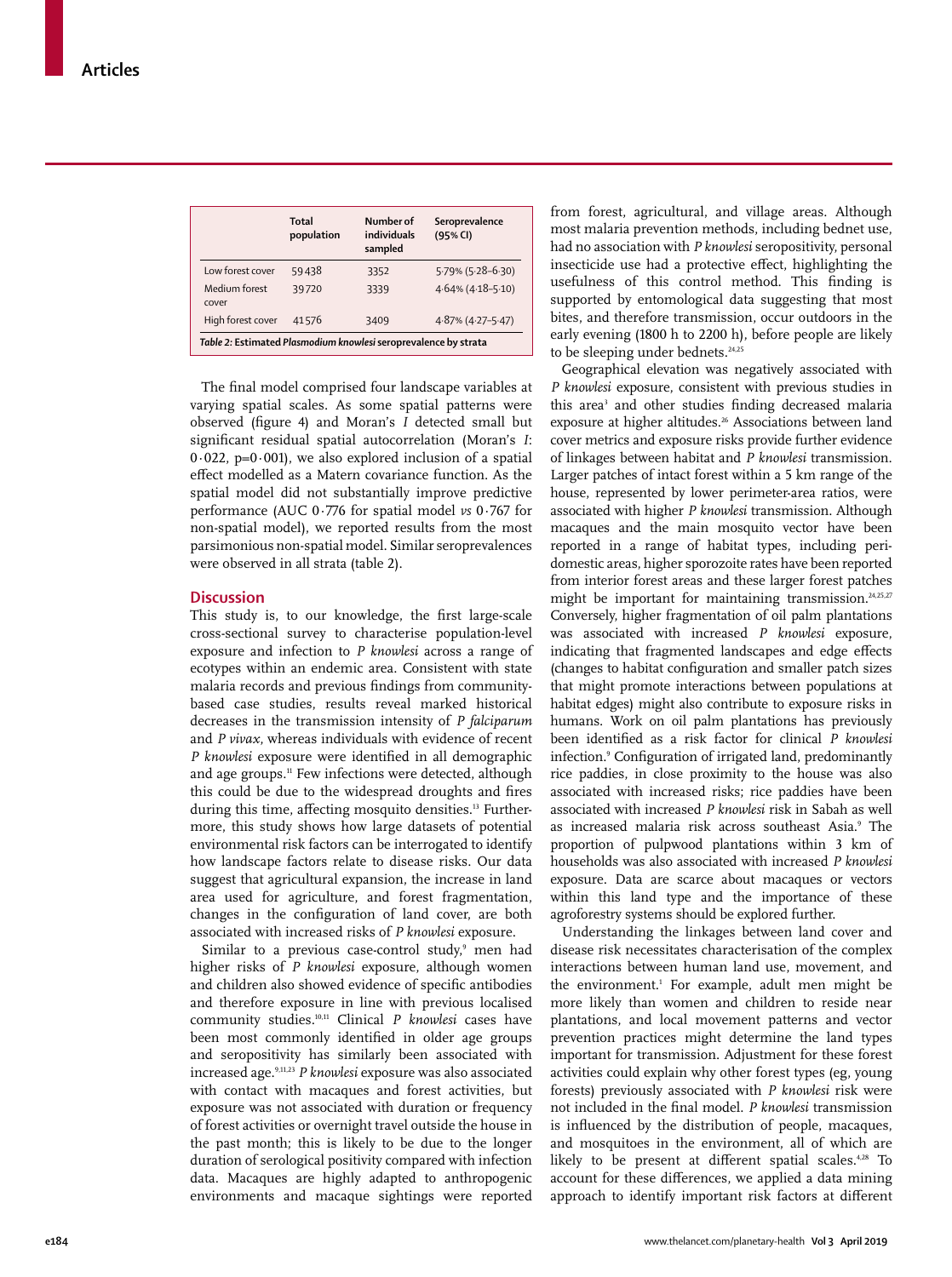distances; this approach could be used for a range of zoonotic and vector-borne diseases.7 The effects of habitat variables at different spatial scales might be due to a range of complex factors, such as human and macaque movement and mosquito vector biology.<sup>7</sup>

Although the development of species-specific antigens for *P knowlesi* represents a potentially useful tool to characterise transmission of a rare disease, particularly in the absence of more robust conventional diagnostics, further longitudinal data about the duration and magnitude of responses to these and other antigens would improve characterisation of recent exposure.<sup>16</sup> Similarly, despite sensitivity analysis of pooled samples, molecular detection of *Plasmodium* species is challenging for very low-density infections.10 A study in Cambodia described improved sensitivity and detection of both *P knowlesi* and *Plasmodium cynomolgi* infections with larger volumes of blood (up to 2 mL), although these volumes were not available for this study.<sup>29</sup> Future studies could investigate the sensitivity of molecular methods to identify lowdensity infections with simian malarias. However, despite these limitations, this study is, to our knowledge, the first large-scale population-based survey to characterise *P knowlesi* transmission and shows the utility of serological approaches to describe the distribution of rare infections.<sup>30</sup>

This is also, to the best of our knowledge, the first description integrating population-level risk factors for *P knowlesi* exposure across a broad ecological area with fine-scale data about habitat types and configuration. Clear associations between land cover and *P knowlesi* exposure were identified, highlighting the role of land use change in the spread of this zoonotic disease. This finding can allow the development of spatially targeted interventions to high-risk areas and demographic groups and narrows down plausible mechanisms connecting environmental change and *P knowlesi* transmission. This approach can be readily extended by combining multiplex molecular and serological diagnostics for other locally relevant infections such as arboviruses with detailed spatial and environmental data. Further longitudinal and modelling studies are needed to fully understand how these changing landscapes affect future disease risks.

#### **Contributors**

KMF, JC, CJD, TW, THC, PMB, MJG, and NMA designed the study. KMF and TRA did the survey and collected the data. KMF, PMB, and CJD analysed the data. LG, LSH, THC, SD, CLEBP, TH, and KKAT analysed the samples. KMF and CJD wrote the manuscript and all authors reviewed the final manuscript.

#### **Declaration of interests**

We declare no competing interests.

#### **Acknowledgments**

We thank the MONKEYBAR project staff, partners at the Universiti Malaysia Sabah and Sabah Department of Health at the Malaysian Ministry of Health, and the study participants. We also thank Chetan Chitnis and Cristele Huon for providing *Plasmodium* spp antigens. We acknowledge the UK Medical Research Council, Natural Environment Research Council, Economic and Social Research Council and Biotechnology, and Biosciences Research Council for the funding received for this project through the Environmental and Social Ecology

of Human Infectious Diseases Initiative (grant number G1100796). MJG and NMA are supported by fellowships from the National Health and Medical Research Council of Australia.

#### **References**

- 1 Lambin EF, Tran A, Vanwambeke SO, Linard C, Soti V. Pathogenic landscapes: interactions between land, people, disease vectors, and their animal hosts. *Int J Health Geogr* 2010; **9:** 54.
- 2 Shearer FM, Huang Z, Weiss DJ, et al. Estimating geographical variation in the risk of zoonotic *Plasmodium knowlesi* infection in countries eliminating malaria. *PLoS Negl Trop Dis* 2016; **10:** e0004915.
- 3 Fornace KM, Abidin TR, Alexander N, et al. Association between landscape factors and spatial patterns of *Plasmodium knowlesi* infections in Sabah, Malaysia. *Emerg Infect Dis* 2016; **22:** 201–08.
- Imai N, White MT, Ghani AC, Drakeley CJ. Transmission and control of *Plasmodium knowlesi*: a mathematical modelling study. *PLoS Negl Trop Dis* 2014; **8:** e2978.
- WHO Regional Office for Western Pacific. Expert consultation on *Plasmodium knowlesi* malaria to guide malaria elimination strategies. Manila, Philippines. Geneva: World Health Organization, 2017.
- 6 Hansen MC, Potapov PV, Moore R, et al. High-resolution global maps of 21st-century forest cover change. *Science* 2013; **342:** 850–53.
- 7 Brock PM, Fornace KM, Grigg MJ, et al. Predictive analysis across spatial scales links zoonotic malaria to deforestation. *Proc R Soc B* 2019; published online Jan 16. DOI:10.1098/rspb.2018.2351.
- Moyes CL, Shearer FM, Huang Z, et al. Predicting the geographical distributions of the macaque hosts and mosquito vectors of *Plasmodium knowlesi* malaria in forested and non-forested areas. *Parasit Vectors* 2016; **9:** 242.
- 9 Grigg MJ, Cox J, William T, et al. Individual-level factors associated with the risk of acquiring human *Plasmodium knowlesi* malaria in Malaysia: a case control study. *Lancet Planet Health* 2017; **1:** e97–104.
- 10 Fornace KM, Nuin NA, Betson M, et al. Asymptomatic and submicroscopic carriage of *Plasmodium knowlesi* malaria in household and community members of clinical cases in Sabah, Malaysia. *J Infect Dis* 2016; **213:** 784–87.
- 11 Fornace KM, Herman LS, Abidin TR, et al. Exposure and infection to *Plasmodium knowlesi* in case study communities in Northern Sabah, Malaysia and Palawan, the Philippines. *PLoS Negl Trop Dis* 2018; **12:** e0006432.
- 12 Department of Statistics Malaysia. Population and housing census. Putrajaya, Malaysia. 2015. https://www.dosm.gov.my/v1/index.php (accessed April 2, 2019).
- Field RD, van der Werf GR, Fanin T, et al. Indonesian fire activity and smoke pollution in 2015 show persistent nonlinear sensitivity to El Nino-induced drought. *Proc Natl Acad Sci USA* 2016; **113:** 9204–09.
- 14 Singh B, Bobogare A, Cox-Singh J, Snounou G, Abdullah MS, Rahman HA. A genus- and species-specific nested polymerase chain reaction malaria detection assay for epidemiologic studies. *Am J Trop Med Hyg* 1999; **60:** 687–92.
- Lubis IN, Wijaya H, Lubis M, et al. Contribution of *Plasmodium knowlesi* to multi-species human malaria infections in North Sumatera, Indonesia. *J Infect Dis* 2017; **215:** 1148–55.
- 16 Herman LS, Fornace K, Phelan J, et al. Identification and validation of a novel panel of *Plasmodium knowlesi* biomarkers of serological exposure. *PLoS Negl Trop Dis* 2018; **12:** e0006457.
- van der Laan MJ, Polley EC, Hubbard AE. Super learner. *Stat Appl Genet Mol Biol* 2007; published online Sept 15. DOI:10.2202/1544-6115.1309.
- 18 Stewart L, Gosling R, Griffin J, et al. Rapid assessment of malaria transmission using age-specific sero-conversion rates. *PLoS One* 2009; **4:** e6083.
- 19 Stefani A, Roux E, Fotsing J, Carme B. Studying relationships between environment and malaria incidence in Camopi (French Guiana) through the objective selection of buffer-based landscape characterisations. *Int J Health Geogr* 2011; **10:** 65.
- 20 Mcgarigal K, Cushman S, Ene E. FRAGSTATS v4: spatial pattern analysis program for categorical and continuous maps. 2012. http://www.umass.edu/landeco/research/fragstats/fragstats.html (accessed March 11, 2019).